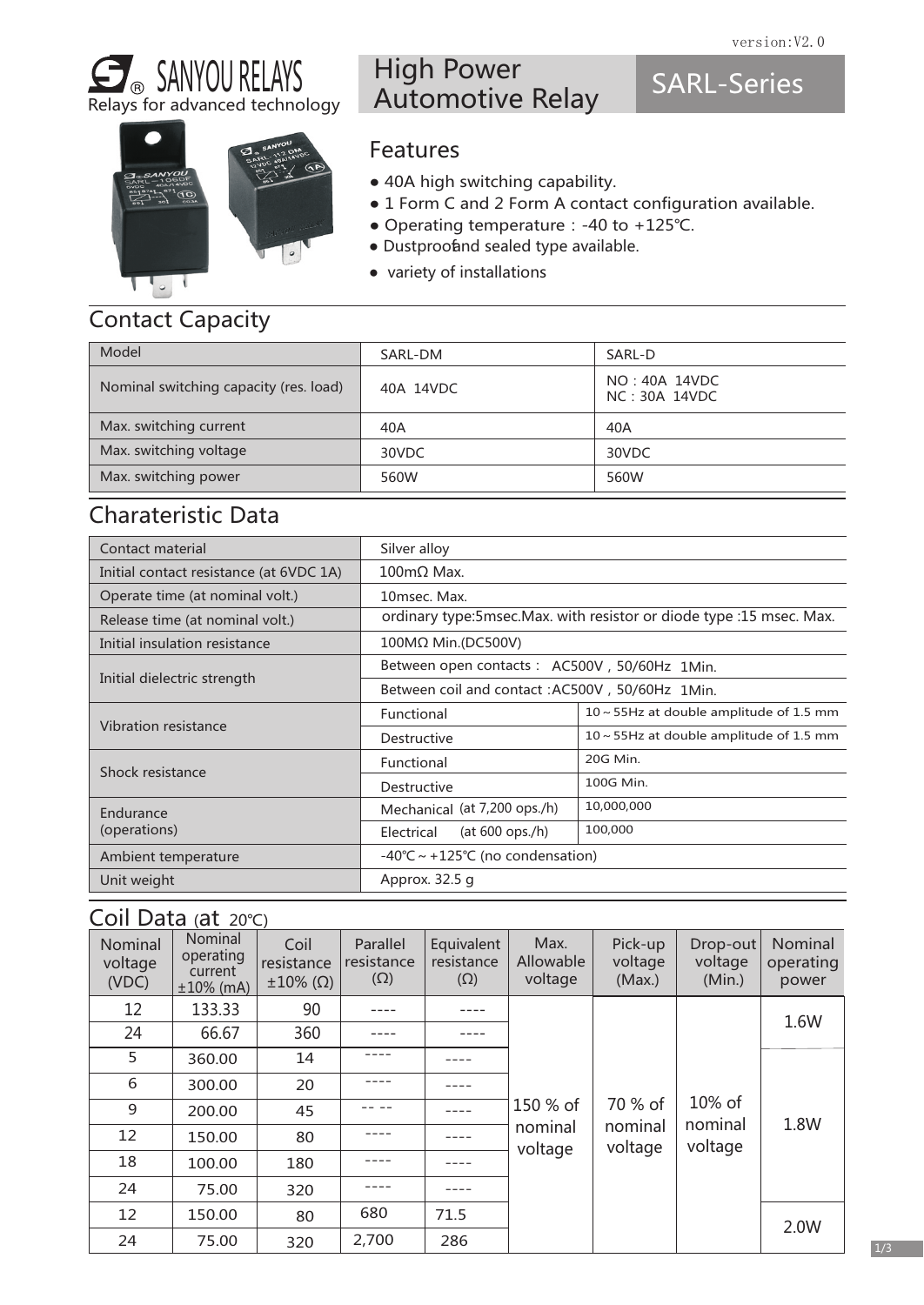#### Ordering Information Nomenclature

| $SARL - 1$ | $ 12\rangle$ | D | M | 1<br>F |  | R | XX <sup>L</sup><br>Special Parameter: Nil-Standard type,<br>Letter or number-Special requirement<br>Accessory From: Nil-Without accessory, R-with resistor,<br>D-with diode, DC-with diode(see wiring diagram)<br>Cover Type: Nil-without bracket, F-with bracket                                                                                                                                                                                                                                                                                                                                                                                                 |
|------------|--------------|---|---|--------|--|---|-------------------------------------------------------------------------------------------------------------------------------------------------------------------------------------------------------------------------------------------------------------------------------------------------------------------------------------------------------------------------------------------------------------------------------------------------------------------------------------------------------------------------------------------------------------------------------------------------------------------------------------------------------------------|
|            |              |   |   |        |  |   | Contact material:<br>Moveable Contact<br>Moveable Contact<br>for form C<br>Moveable Contact<br>for form A<br>for form B<br>Nil-AgSnO2 φ3.2<br>Nil-AgSnO2 φ3.5<br>Nil-AgSnO <sub>2</sub> $\varphi$ 3.5<br>1-AgCdO $\phi$ 3.5 1-AgCdO $\phi$ 3.5<br>$1-\text{AgCdO}$ $\varphi$ 3.2<br>2-AgSnO2 φ3.0 2-AgSnO2 φ3.0<br>$2-\text{AgSnO2}$ $\varphi$ 3.0<br>$3-AqCdO$ $\varphi$ 3.0<br>$3-AqCdO$ $\varphi$ 3.0<br>$\phi$ 3.0<br>3-AgCdO<br>4-3compounds $\varphi$ 3.2<br>5-Cu plated with La φ3.2<br>All stationary contacts are specified as : φ3.0(AgCdO m oveable contact are used in<br>concert with AgCdO stationary contact, others are AgSnO2 stationary contact |
|            |              |   |   |        |  |   | Contact Form: Nil-Form C, B-Form B, M-Form A<br>Coil power: L-1.6W, D-1.8W/2.0W(with resistor combination power)                                                                                                                                                                                                                                                                                                                                                                                                                                                                                                                                                  |
|            |              |   |   |        |  |   | Coil Voltage(VDC): 05, 06, 09, 12, 18, 24                                                                                                                                                                                                                                                                                                                                                                                                                                                                                                                                                                                                                         |
|            |              |   |   |        |  |   | Numbers of Poles: 1-1Pole, 2-2Pole (Form A only)                                                                                                                                                                                                                                                                                                                                                                                                                                                                                                                                                                                                                  |
|            |              |   |   |        |  |   | <b>Type Designation: SARL</b>                                                                                                                                                                                                                                                                                                                                                                                                                                                                                                                                                                                                                                     |

Outline Dimensions, Wiring Diagram (unit: mm)